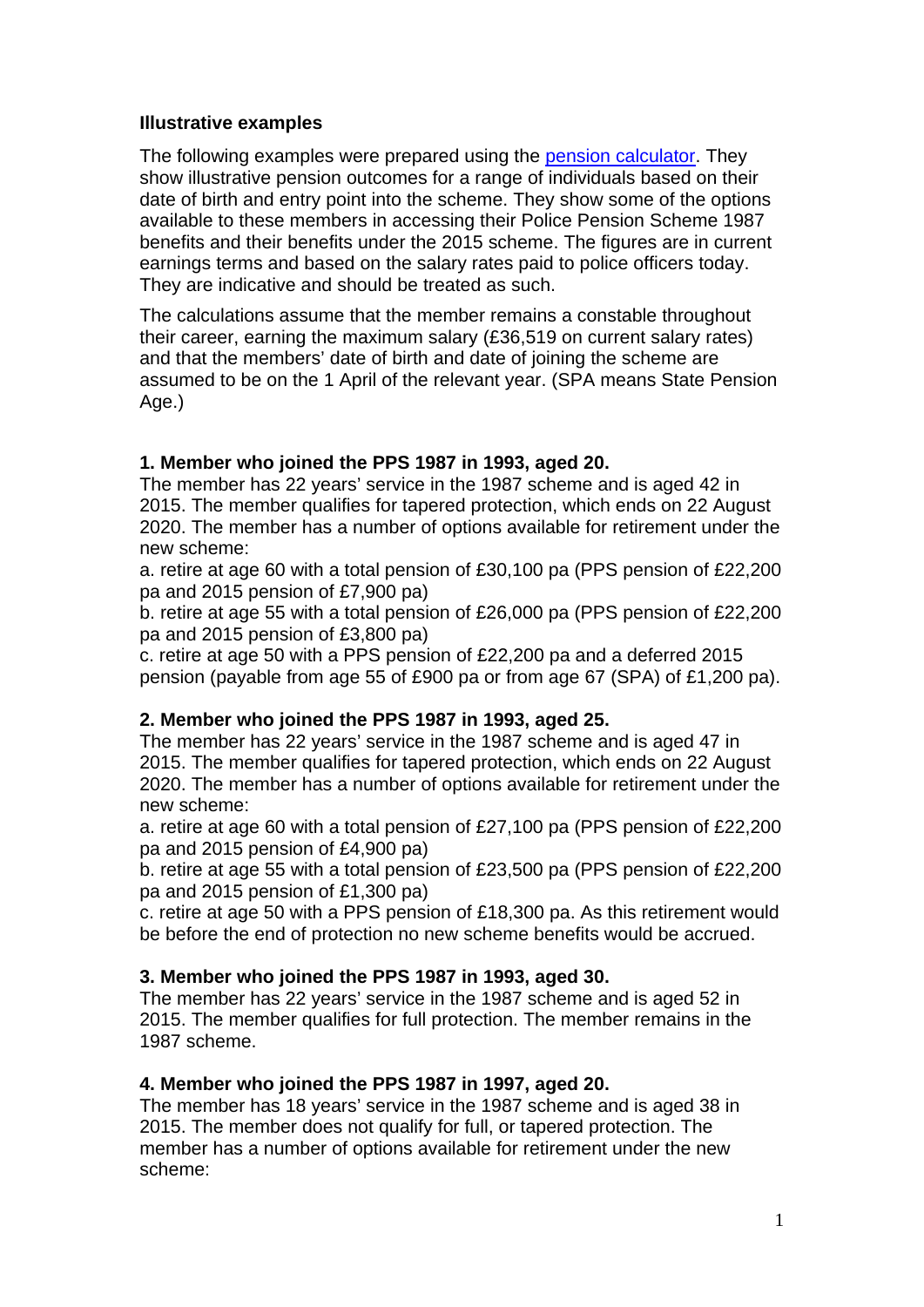a. retire at age 60 with a total pension of £27,700 pa (PPS pension of £14,600 pa and 2015 pension of £13,100 pa)

b. retire at age 55 with a total pension of £22,700 pa (PPS pension of £14,600 pa and 2015 pension of £8,100 pa)

c. retire at age 50 with a PPS pension of £14,600 pa and a deferred 2015 pension (payable from age 55 of £3,700 pa or from age 67 (SPA) of £5,100 pa).

## **5. Member who joined the PPS 1987 in 1997, aged 25.**

The member has 18 years' service in the 1987 scheme and is aged 43 in 2015. The member does not qualify for full, or tapered protection. The member has a number of options available for retirement under the new scheme:

a. retire at age 60 with a total pension of £25,000 pa (PPS pension of £14,600 pa and 2015 pension of £10,400 pa)

b. retire at age 55 with a total pension of £20,500 pa (PPS pension of £14,600 pa and 2015 pension of £5,900 pa)

c. retire at age 50 with a PPS pension of £13,100 pa and a deferred 2015 pension (payable from age 55 of £2,200 pa or from age 67 (SPA) of £3,100 pa).

## **6. Member who joined the PPS 1987 in 1997, aged 30.**

The member has 18 years' service in the 1987 scheme and is aged 48 in 2015. The member qualifies for full protection. The member remains in the 1987 scheme.

## **7. Member who joined the PPS 1987 in 2000, aged 20.**

The member has 15 years' service in the 1987 scheme and is aged 35 in 2015. The member does not qualify for full, or tapered protection. The member has a number of options available for retirement under the new scheme:

a. retire at age 60 with a total pension of £26,900 pa (PPS pension of £12,200 pa and 2015 pension of £14,700 pa)

b. retire at age 55 with a total pension of £21,600 pa (PPS pension of £12,200 pa and 2015 pension of £9,400 pa)

c. retire at age 50 with a PPS pension of £12,200 pa and a deferred 2015 pension (payable from age 55 of £4,400 pa or from age 68 (SPA) of £6,200 pa).

# **8. Member who joined the PPS 1987 in 2000, aged 27**

The member has 15 years' service in the 1987 scheme and is aged 42 in 2015. The member does not qualify for full, or tapered protection. The member has a number of options available for retirement under the new scheme:

a. retire at age 60 with a total pension of £23,100 pa (PPS pension of £12,200 pa and 2015 pension of £10,900 pa)

b. retire at age 55 with a total pension of £18,000 pa (PPS pension of £11,700 pa and 2015 pension of £6,300 pa)

c. retire from age 52 with a PPS pension of £11,000 pa and a deferred 2015 pension (payable from age 55 of £3,300 pa or from age 67 (SPA) of £4,500 pa).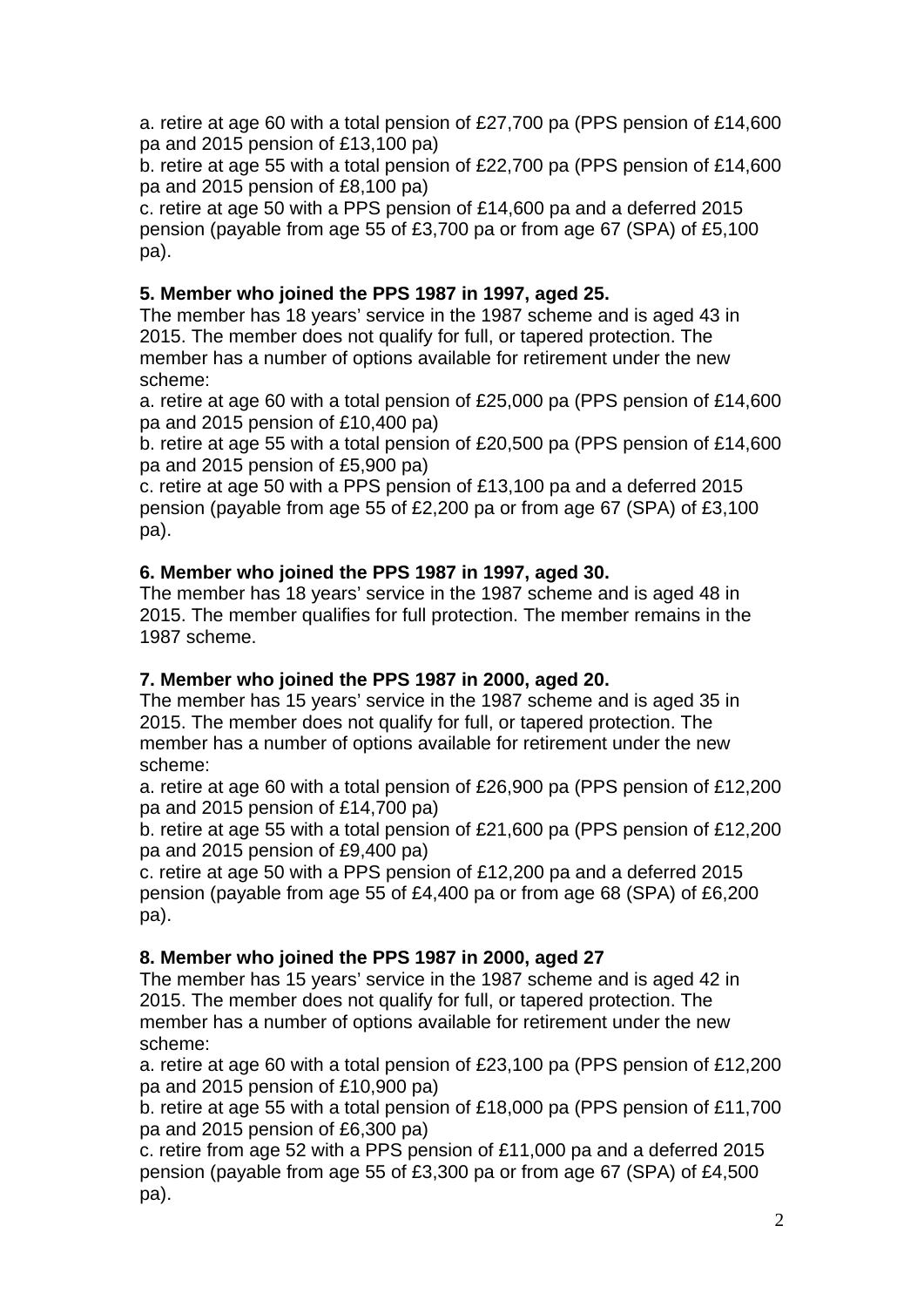## **9. Member who joined the PPS 1987 in 2000, aged 30**

The member has 15 years' service in the 1987 scheme and is aged 45 in 2015. The member qualifies for tapered protection, which ends on 21 February 2017. The member has a number of options available for retirement under the new scheme:

a. retire at age 60 with a total pension of £21,900 pa (PPS pension of £13,700 pa and 2015 pension of £8,200 pa)

b. retire at age 55 with a total pension of £16,300 pa (PPS pension of £12,300 pa and 2015 pension of £4,000 pa).

c. retire at age 55 with a PPS pension of £12,300 pa and a 2015 deferred pension (payable from age 67 (SPA) of £4,000 pa).

## **10. Member who joined the PPS 1987 in 2005, aged 20.**

The member has 10 years' service in the 1987 scheme and is aged 30 in 2015. The member does not qualify for full, or tapered protection. The member has a number of options available for retirement under the new scheme:

a. retire at age 60 with a total pension of £25,300 pa (PPS pension of £8,100 pa and 2015 pension of £17,200 pa)

b. retire at age 55 with a total pension of £19,600 pa (PPS pension of £8,100 pa and 2015 pension of £11,500 pa)

c. retire at age 50 with a PPS pension of £8,100 pa and a deferred 2015 pension (payable from age 55 of £5,700 pa or from age 68 (SPA) of £8,100 pa).

## **11. Member who joined the PPS 1987 in 2005, aged 25.**

The member has 10 years' service in the 1987 scheme and is aged 35 in 2015. The member does not qualify for full, or tapered protection. The member has a number of options available for retirement under the new scheme:

a. retire at age 60 with a total pension of £22,800 pa (PPS pension of £8,100 pa and 2015 pension of £14,700 pa)

b. retire at age 55 with a total pension of £17,500 pa (PPS pension of £8,100 pa and 2015 pension of £9,400 pa)

c. retire at age 50 with a PPS pension of £7,300 pa and a deferred 2015 pension (payable from age 55 of £4,400 pa or from age 68 (SPA) of £6,200 pa).

## **12. Member who joined the PPS 1987 in 2005, aged 30.**

The member has 10 years' service in the 1987 scheme and is aged 40 in 2015. The member does not qualify for full, or tapered protection. The member has a number of options available for retirement under the new scheme:

a. retire at age 60 with a total pension of £20,100 pa (PPS pension of £8,100 pa and 2015 pension of £12,000 pa)

b. retire at age 55 with a total pension of £14,500 pa (PPS pension of £7,300 pa and 2015 pension of £7,200 pa) c. retire at age 55 with a PPS pension of £7,300 pa and a deferred 2015 pension (payable from age 67 (SPA) of £7,100 pa).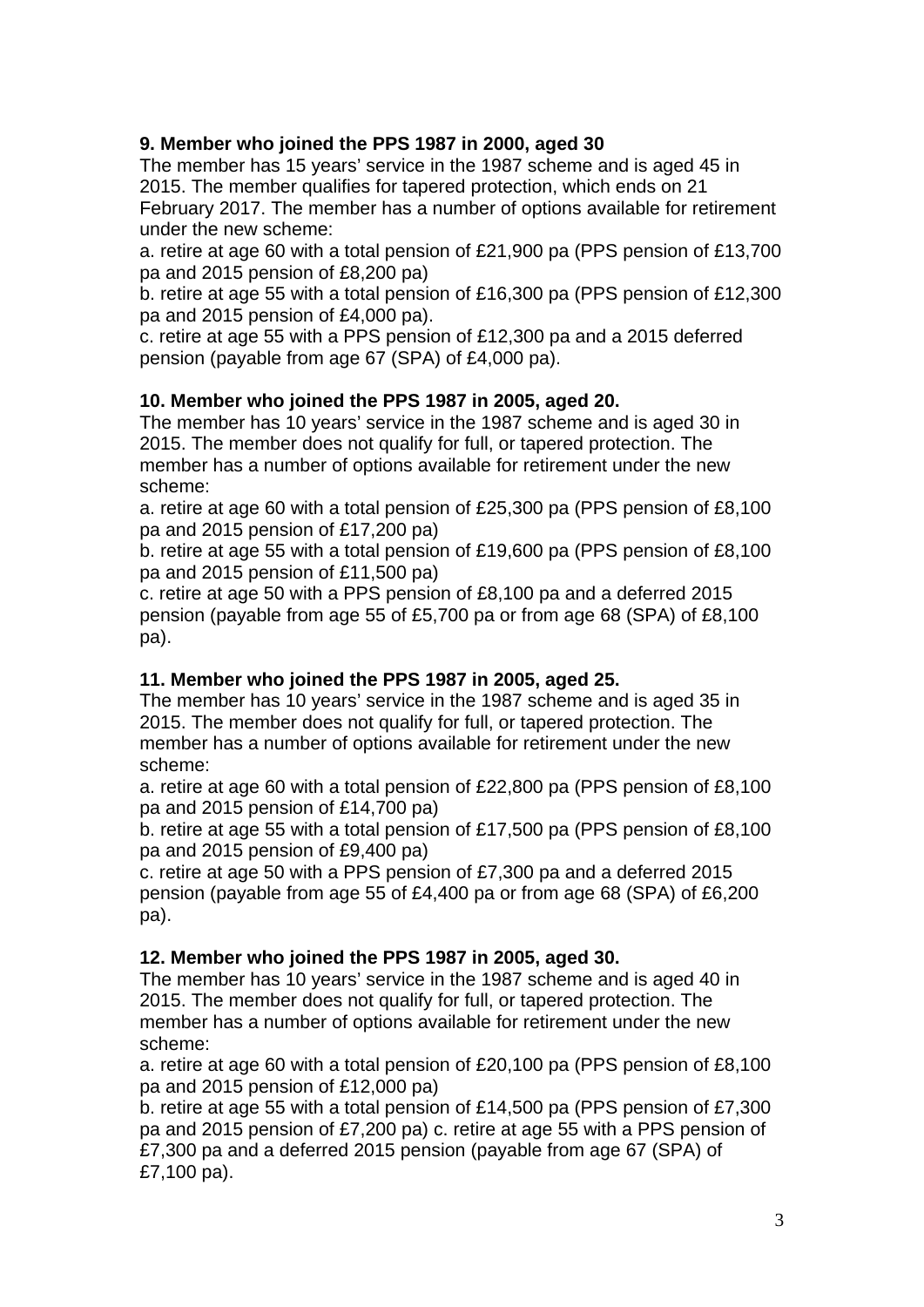## **13. Member who joined the NPPS 2006 in 2007, aged 20.**

The member has 8 years' service in the 2006 scheme and is aged 28 in 2015. The member does not qualify for full, or tapered protection. The member has a number of options available for retirement under the new scheme:

a. retire at age 60 with a total pension of £22,400 pa (NPPS pension of £4,200 pa and 2015 pension of £18,200 pa)

b. retire at age 55 with a total pension of £16,500 pa (NPPS pension of £4,200 pa and 2015 pension of £12,300 pa)

c. retire at age 55 with a NPPS pension of £4,200 pa and a deferred 2015 pension (payable from age 68 (SPA) of £11,800 pa).

# **14. Member who joined the NPPS 2006 in 2007, aged 25.**

The member has 8 years' service in the 2006 scheme and is aged 33 in 2015. The member does not qualify for full, or tapered protection. The member has a number of options available for retirement under the new scheme:

a. retire at age 60 with a total pension of £19,900 pa (NPPS pension of £4,200 pa and 2015 pension of £15,700 pa)

b. retire at age 55 with a total pension of £14,500 pa (NPPS pension of £4,200 pa and 2015 pension of £10,300 pa)

c. retire at age 55 with a NPPS pension of £4,200 pa and a deferred 2015 pension (payable from age 68 (SPA) of £9,800 pa).

## **15. Member who joined the NPPS 2006 in 2007, aged 30.**

The member has 8 years' service in the 2006 scheme and is aged 38 in 2015. The member does not qualify for full, or tapered protection. The member has a number of options available for retirement under the new scheme: a. retire at age 60 with a total pension of £17,300 pa (NPPS pension of £4,200 pa and 2015 pension of £13,100 pa) b. retire at age 55 with a total pension of £12,300 pa (NPPS pension of

£4,200 pa and 2015 pension of £8,100 pa)

c. retire at age 55 with a NPPS pension of £4,200 pa and a deferred 2015 pension (payable from age 67 (SPA) of £7,900 pa).

# **16. Member who joined the NPPS 2006 in 2007, aged 40.**

The member has 8 years' service in the 2006 scheme and is aged 48 in 2015. The member qualifies for full protection. The member remains in the 2006 scheme.

## Note on calculations

- The calculations use the current maximum salary for a police constable without promotion (working full time with no career break).
- Salaries are assumed to increase at 1% per annum in excess of the CARE scheme in-service revaluation rate.
- Deferred pensions will be revalued from the point of deferment until taken in line with the Pension Increase Act (currently in line with the Consumer Prices index)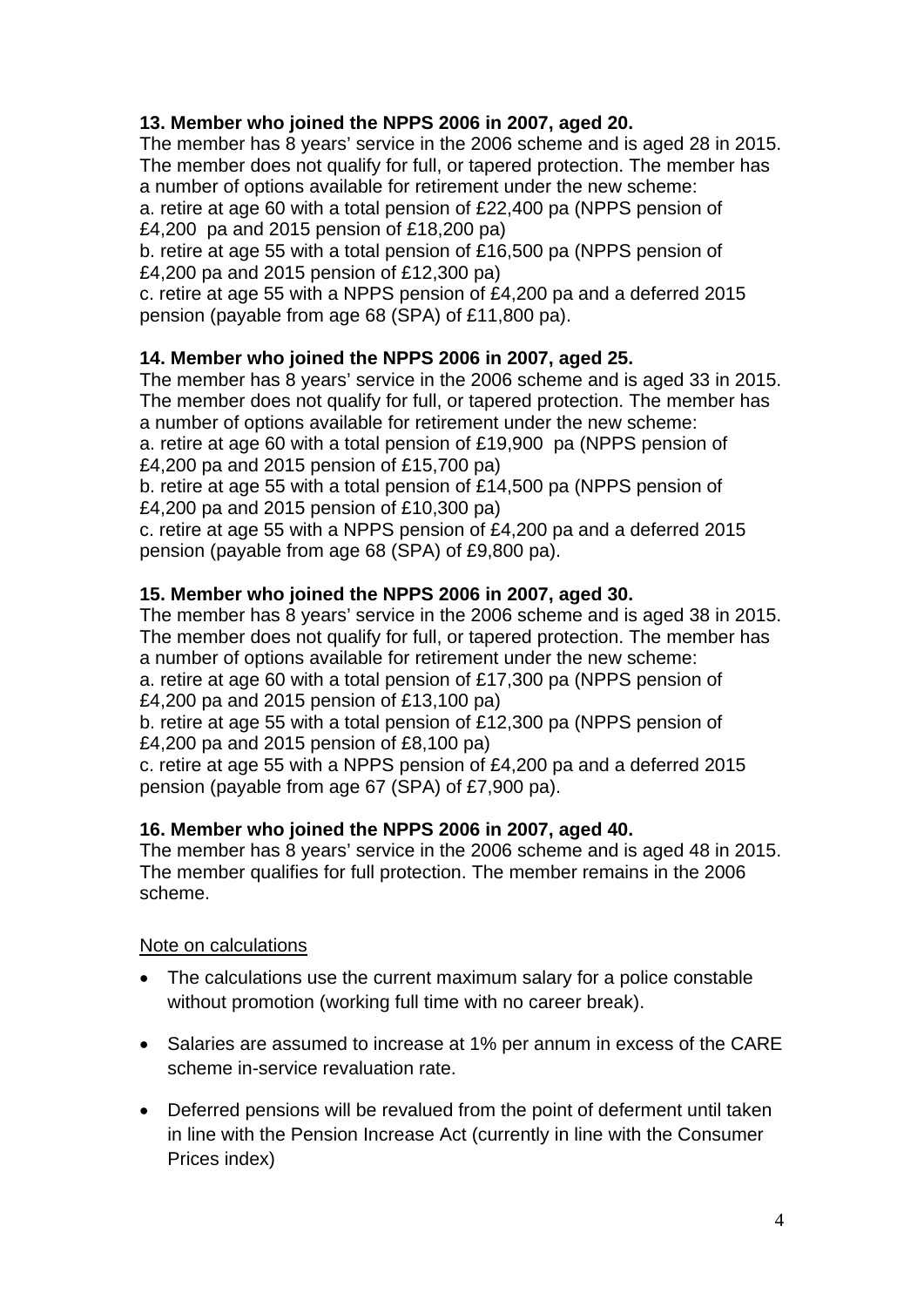- Early retirement factors that will be in force in the new scheme are assumed to be broadly 5% for each year between the date of retirement and the date that the factor is set by reference to. These may not reflect the actual early retirement factors that apply.
- Examples 9b & c and 12b & c appear to be contradictory, but reflect the fact that the examples show pension values in terms of current earnings and retirement at 55 will allow access to favourable terms for actuarial reduction.